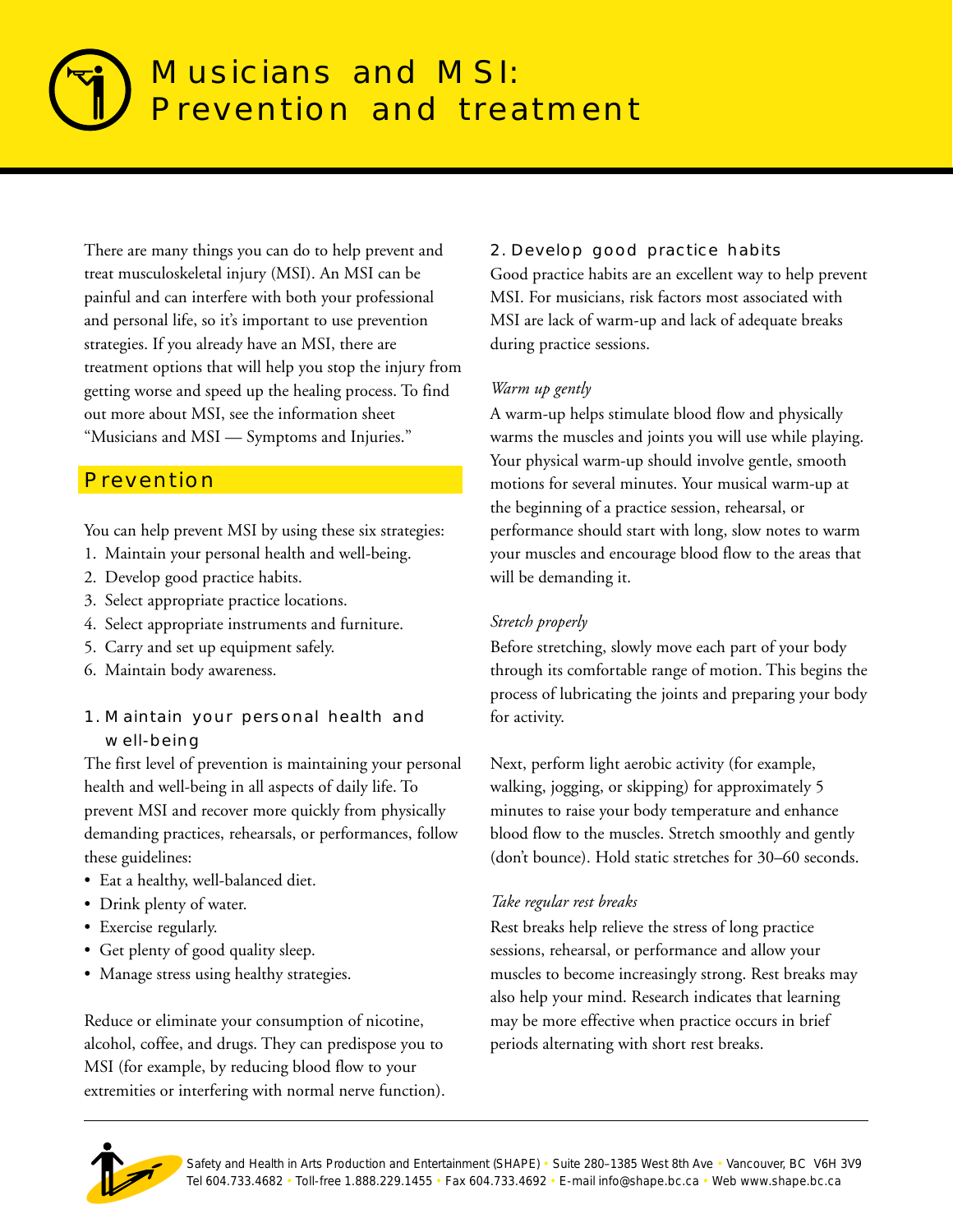The suggested ratio of practice to rest varies. Here are some suggestions:

- 5 minutes of rest for every 25 minutes of playing
- 10 minutes of rest for every 50 minutes of playing
- 10–15 minutes of rest for every 30 minutes of playing

If necessary, spread practice time throughout the day in order to get enough rest.

#### *Avoid repetition*

Work with a variety of music or exercises during practice to help prevent some of the repetition that may occur from practising a single phrase repeatedly. Build in time to work with simpler pieces to provide a partial rest. Try using imaging and visualization techniques to reduce the physical playing time required to master a piece of music.

#### *Increase duration and intensity gradually*

One of the most commonly reported risk factors is a sudden increase in the duration and intensity of practice sessions. This typically occurs during preparation for a performance, during preparation of a new and difficult piece of music, or when returning from a holiday. Gradually increase the duration and difficulty of practice so your body can adapt to the changing demand.

#### 3. Select appropriate practice locations

Environmental factors such as cold or poor lighting can increase your risk of MSI. Cold environments reduce blood flow to the fingers and arms, interfere with adequate lubrication of tendons and joints, and can slow nerve conduction in the extremities. Lighting levels influence your ability to read music, which may affect your playing posture and result in eye strain.

Select a practice environment that is properly heated and well lit. Where this is not possible, wear adequate clothing and warm your hands before playing. Use portable task lamps or battery-powered clip lights to illuminate sheet music in poorly lit environments.

## 4. Select appropriate instruments and furniture

Taking an ergonomic approach to your selection of instruments and furniture can help you eliminate many MSI risk factors.

#### *Instruments*

Select an instrument that fits you well. Be cautious anytime you change instruments or play a new instrument of the same type (including a better-quality instrument).

Avoid playing poorly designed or poorly maintained instruments. For example, wind instruments with leaky valves or pads and string instruments with bridges that are too high will require more effort to play well. Pianos with excessive dead space at the tops of the keys will require more force to get enough volume.

#### *Furniture*

Set chairs or stools at a height that allows your feet to sit flat on the ground with your knees at a 90° angle. If the chair is too tall, use a footrest (even something as simple as a phone book) to support your feet. If the chair is too short, add a cushion to the seat, stack two chairs, or place wooden blocks under the chair feet.

Adjust music stands so the top of the sheet music is at or just below eye level. If the music stand must be substantially lower than eye level, make an effort to look at the sheet music by lowering your eyes rather than tilting your head. Place the music stand directly in front of you to minimize neck rotation.

Use specialized devices to help achieve proper posture or force. A high chin rest can help you position a violin or viola without tilting your head excessively or elevating your shoulder. Harnesses can help support the weight of heavier instruments such as drums or tubas.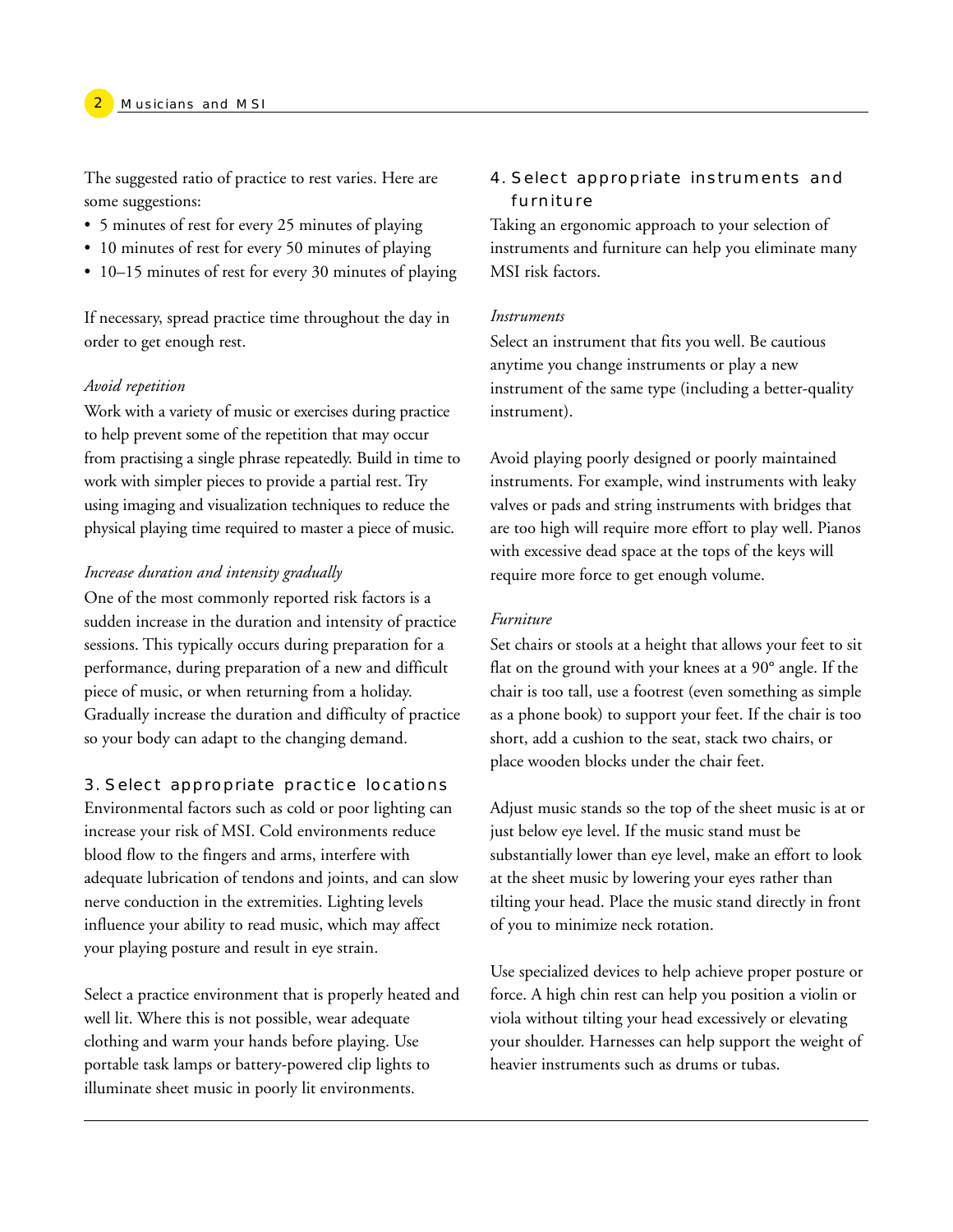#### 5. Carry and set up equipment safely

Lifting and carrying heavy equipment can put the upper extremities and back at risk and contribute to fatigue or aggravate existing conditions.

#### *Lift equipment safely*

Pay attention to safe lifting technique and plan your lift from start to finish. Avoid high-risk behaviours such as twisting your back or rapid lifting. Take the time to do the job right.

When planning a lift, ensure that you:

- know how heavy the load is
- have a stable base with your feet shoulder width apart
- are positioned to face the item you are lifting
- have a solid grip on the item
- have a clear route to your destination



*Use safe lifting technique to help prevent MSI in your upper extremities and back.*

When moving heavy equipment, ensure that you have enough people to help. Ask for assistance, especially if you have an existing injury. Where possible, use a lifting assist such as a dolly or hand truck, or pack equipment in wheeled containers. Allow enough time for set-up to prevent rushing around while carrying equipment and to allow for adequate rest and recovery before playing.

#### *Select appropriate containers*

When transporting your equipment, select containers that are not excessively heavy and that have well-constructed, padded handles and wheels (as appropriate). Try to avoid large, heavy loads in containers that will need to be lifted. It is better to make two trips with a smaller load than one trip with a heavy load.

#### 6. Maintain body awareness

Body posture while playing influences the risk of MSI. Posture includes not only your back and neck, but also the positioning of your shoulders, arms, hands, and legs, as well as the force that you use to play your instrument.

Practise a body awareness or movement discipline to help create the awareness that is required to ensure good posture while playing. Training in disciplines such as the Alexander Technique, Feldenkrais Method, Pilates Method, yoga, or Tai Chi helps increase awareness and tends to enhance physical fitness.

**Note:** The material in this publication is intended only as educational information and is not meant to replace the knowledge and services of qualified medical professionals. Furthermore, this publication does not replace the Occupational Health and Safety Regulation administered by the Workers' Compensation Board of British Columbia. Employers and workers should always refer to the Regulation for specific requirements that apply to their activities.